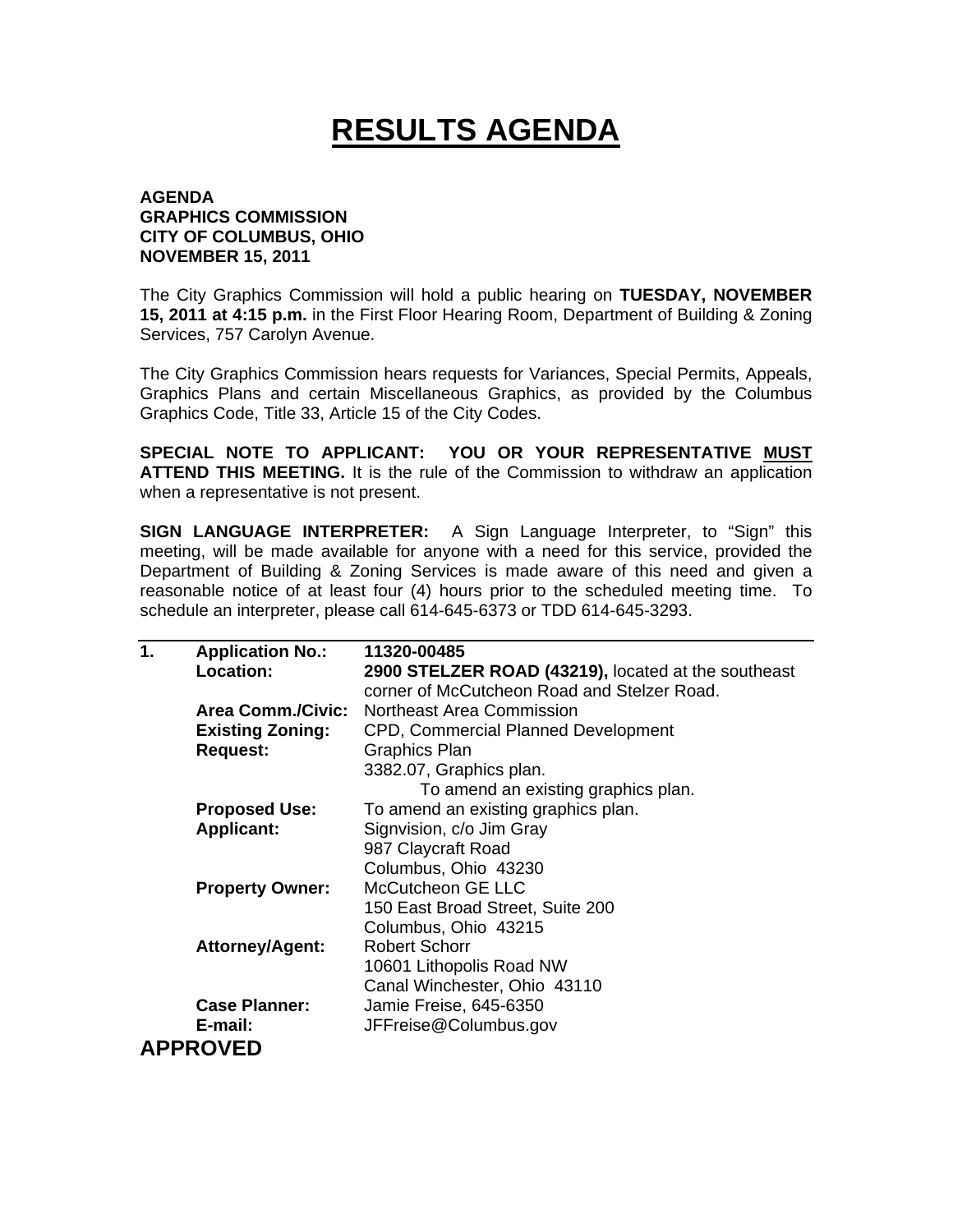| 2. | <b>Application No.:</b><br>Location: | 11320-00486<br>2231 SCHROCK ROAD (43229), located on the south side<br>of Schrock Rd., approximately 375 ft. west of Oak Creek<br>Dr.                                                                                          |
|----|--------------------------------------|--------------------------------------------------------------------------------------------------------------------------------------------------------------------------------------------------------------------------------|
|    | <b>Area Comm./Civic:</b>             | None.                                                                                                                                                                                                                          |
|    | <b>Existing Zoning:</b>              | C-2, Commercial                                                                                                                                                                                                                |
|    | <b>Request:</b>                      | Variance                                                                                                                                                                                                                       |
|    |                                      | 3377.05, Tables of elements for on-premises ground signs.<br>To permit a ground sign to exceed the allowable<br>square footage by 73.19 sq. ft. and to allow the<br>overall height to exceed the allowable height by 40<br>ft. |
|    | <b>Proposed Use:</b>                 | To install a 180 sq. ft., 55 ft. tall ground sign.                                                                                                                                                                             |
|    | <b>Applicant:</b>                    | Paul Carroll; c/o All Star Sign Company                                                                                                                                                                                        |
|    |                                      | 112 S. Glenwood Ave.                                                                                                                                                                                                           |
|    |                                      | Columbus, Ohio 43222                                                                                                                                                                                                           |
|    | <b>Property Owner:</b>               | Schrock Office Realty, Ltd.                                                                                                                                                                                                    |
|    |                                      | 150 E. Broad St., Suite 800                                                                                                                                                                                                    |
|    |                                      | Columbus, Ohio 43215                                                                                                                                                                                                           |
|    | <b>Attorney/Agent:</b>               | 10601 Lithopolis Rd., N.W.<br>Canal Winchester, Ohio 43110                                                                                                                                                                     |
|    | <b>Case Planner:</b>                 | Dave Reiss, 645-7973                                                                                                                                                                                                           |
|    | E-mail:                              | DJReiss@Columbus.gov                                                                                                                                                                                                           |
|    | <b>APPROVED</b>                      |                                                                                                                                                                                                                                |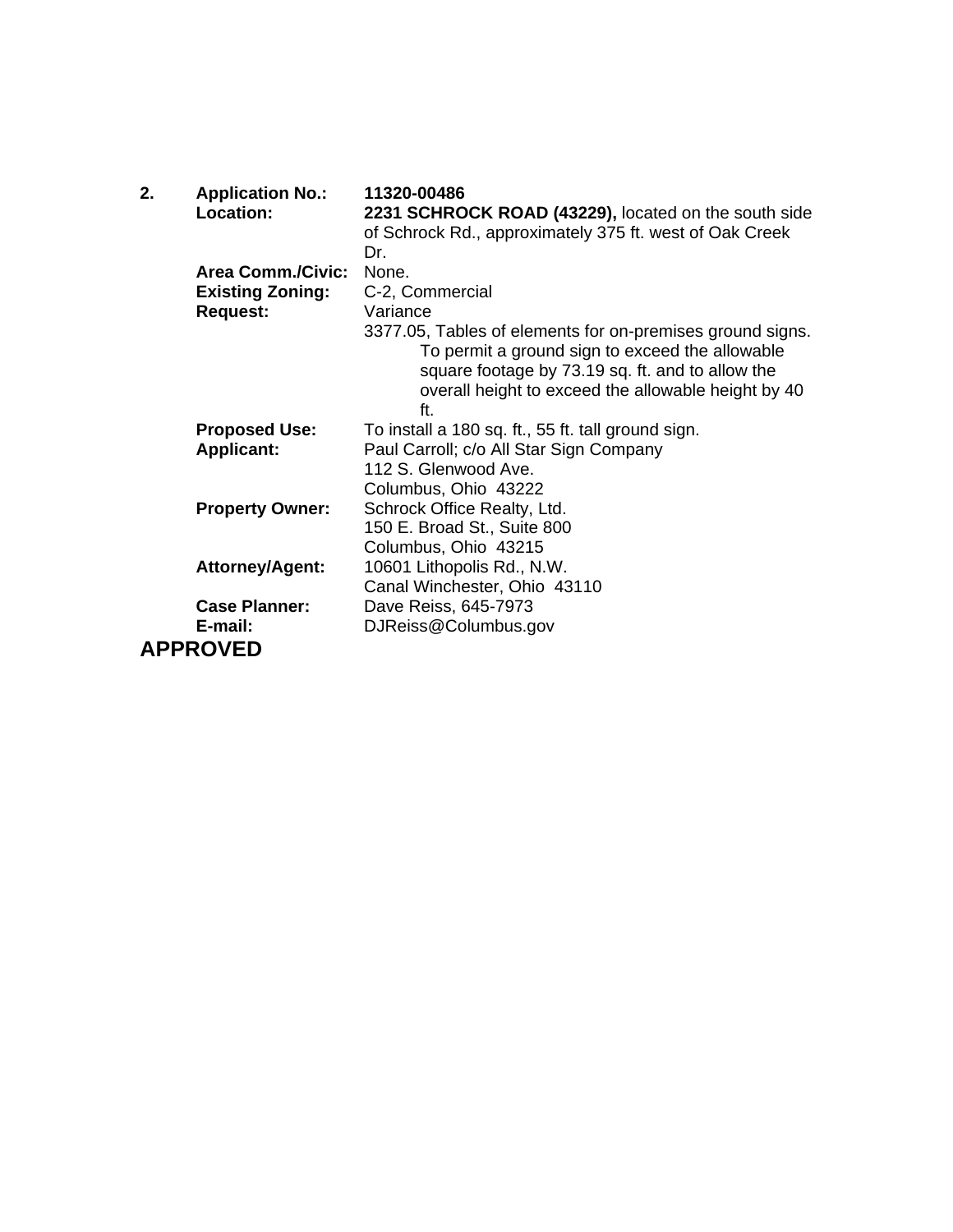| 3. | <b>Application No.:</b><br>Location: | 11320-00505<br>4359 TAMARACK BOULEVARD, located at the cul-de-                 |
|----|--------------------------------------|--------------------------------------------------------------------------------|
|    |                                      | sac of the terminus of Tamarack Blvd., approximately 1/4-                      |
|    |                                      | mile south of Morse Rd.                                                        |
|    | <b>Area Comm./Civic:</b>             | <b>Northland Community Council</b>                                             |
|    | <b>Existing Zoning:</b>              | C-4, Commercial                                                                |
|    | <b>Request:</b>                      | Variances, Special Permit & Graphics Plan                                      |
|    |                                      | 3372.806, Graphics.                                                            |
|    |                                      | C. To allow the installation of an off-premises                                |
|    |                                      | ground sign which is prohibited.                                               |
|    |                                      | G.1. To not display the business address on the                                |
|    |                                      | ground sign.                                                                   |
|    |                                      | G.2. To not provide a sign base that is 18 to 36 in.                           |
|    |                                      | in height and as long and as wide as the sign                                  |
|    |                                      | structure itself.                                                              |
|    |                                      | G.3. To not provide landscaping around the sign                                |
|    |                                      | base.                                                                          |
|    |                                      | G.4. To not construct the sign base of limestone or<br>limestone veneer.       |
|    |                                      | 3377.17, Setback regulations for permanent on-                                 |
|    |                                      | premises ground signs.                                                         |
|    |                                      | To reduce the minimum setback of a ground sign                                 |
|    |                                      | from $15$ ft. to $3$ ft. 6 in.                                                 |
|    |                                      | 3378.01, General provisions.                                                   |
|    |                                      | To grant a special permit for an off-premises                                  |
|    |                                      | ground sign which is prohibited.                                               |
|    |                                      | 3375.12, Graphics requiring graphics commission                                |
|    |                                      | approval.                                                                      |
|    |                                      | To allow the installation of a ground sign as a part                           |
|    |                                      | of a graphics plan, per condition #4 adopted in a                              |
|    |                                      | Commission Order on November 13, 2007 for case<br>#07320-00036; 1819 Morse Rd. |
|    | <b>Proposed Use:</b>                 | To install graphics onto a brick wall at an off-premises site                  |
|    |                                      | for a dog shelter.                                                             |
|    | <b>Applicant:</b>                    | Franklin County Commissioners (Franklin County Public                          |
|    |                                      | <b>Facilities Management)</b>                                                  |
|    |                                      | 373 S. High St.                                                                |
|    |                                      | Columbus, Ohio 43215                                                           |
|    | <b>Property Owner:</b>               | The Stonehenge Company, Inc.; (Dresden Detention                               |
|    |                                      | Basin, L.L.C.; Northland Village Developers, L.L.C. &                          |
|    |                                      | NPSC Limited); c/o Steven B. Vanslyck                                          |
|    |                                      | 147 N. High St.                                                                |
|    |                                      | Gahanna, Ohio 43230                                                            |
|    | <b>Attorney/Agent:</b>               | James Lytle; c/o Lytle Design Associates, Ltd.                                 |
|    |                                      | 8500 Memorial Dr., Suite C                                                     |
|    | <b>Case Planner:</b>                 | Plain City, Ohio 43064<br>Dave Reiss, 645-7973                                 |
|    | E-mail:                              | DJReiss@Columbus.gov                                                           |
|    | <b>APPROVED</b>                      |                                                                                |
|    |                                      |                                                                                |